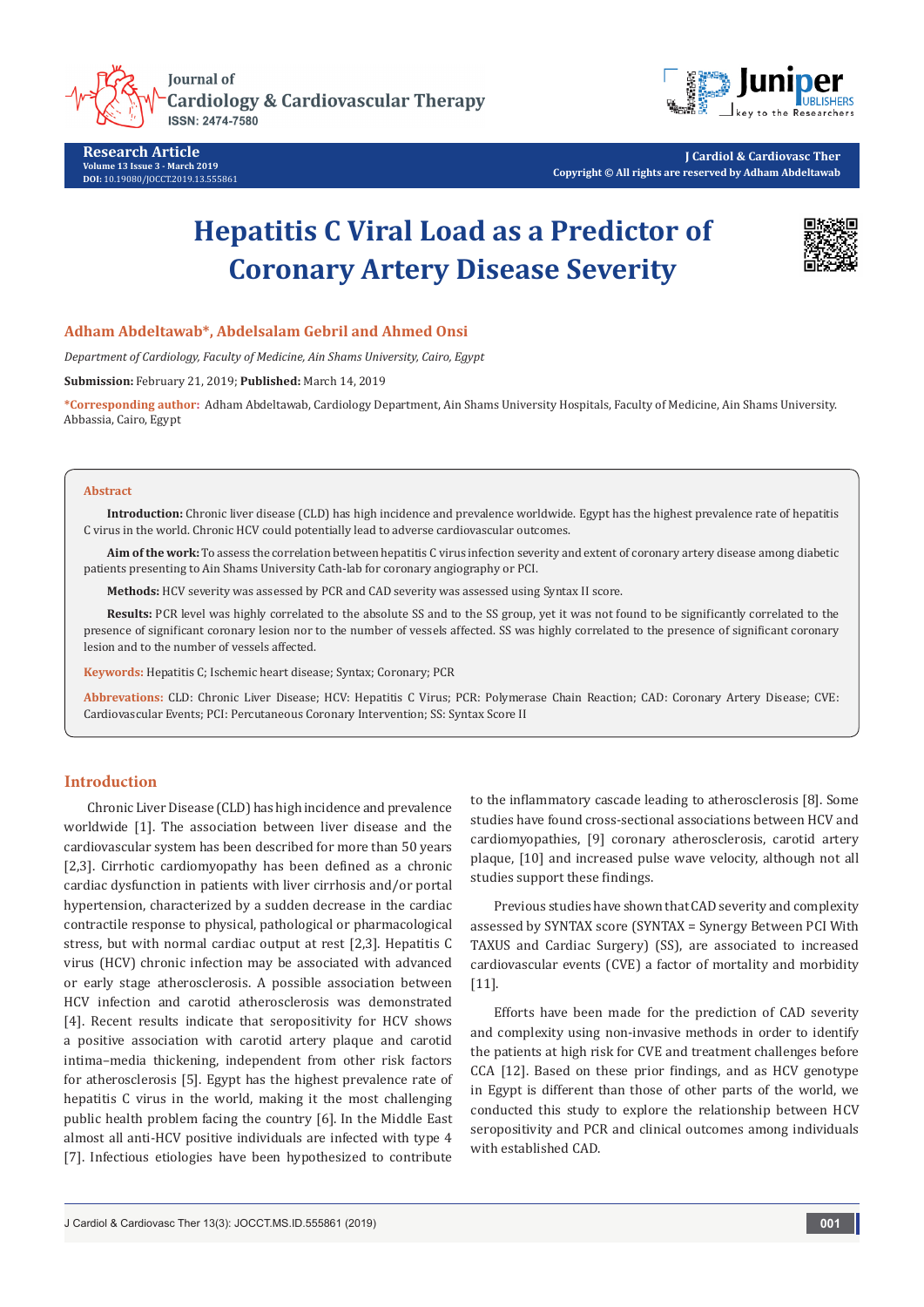## **Objectives**

The aim of this study was to assess the correlation between hepatitis C virus infection severity and extent of coronary artery disease among diabetic patients presenting to Ain Shams University Cath lab for coronary angiography or PCI.

## **Subjects and Methods**

## **Research Design**

This prospective cohort study was designed to determine how Hepatitis C and its severity assessed by PCR influence disease progression and severity in persons with coronary disease being assessed by Syntax Score.

#### **Research setting**

The current diagnostic accuracy study was carried out in the Cardiovascular Diseases Unit at Ain Shams University hospitals, starting November 2015 until Septemper2017.

The severity of CAD as assessed by Syntax score and the level of HCV RNA as detected by quantitative PCR were compared among sixty-one patients with positive HCV antibody test attended at Ain Shams University hospitals for elective coronary angiography.

#### **Ethical statement**

Informed consent was obtained from everyone participating in the study.

**Patients:** The study involved sixty-one patients presented to Ain Shams University catheterization lab for elective coronary angiography or PCI.

#### **Inclusion criteria of the study:**

Stable clinical condition.

Patient diagnosed to have HCV infection by HCV antibodies.

Indication for elective coronary angiography as per guidelines.

## **Exclusion criteria:**

1. Patients presented with critical illness or hemodynamic instability, surgery or trauma within the previous month, known cancer, or hepatic failure.

2. Severe liver damage and cirrhosis, acute or chronic inflammatory disease, immunological disease, and history or presence of neoplastic disease.

3. Patients refusal to do catheterization and refusal to be added to the study.

- 4. Chronic renal failure on dialysis.
- 5. Patient's ageless than18 years, or more than 80 years.

## **Methodology**

## **All patients were subjected to:**

I) Proper history taking:

All subjects gave a complete history which included:

- Age.
- Sex.

 Special habits including: Smoking/tobacco (Cigarettes smoking; number of cigarettes / day and duration, other types of smoking……) and alcohol consumption.

Family history of ischemic heart disease.

 Assessment of presenting complaints as chest pain (onset, course, duration, site, radiation, character, precipitating and relieving factors and associated symptoms).

Other symptoms as dyspnea on exertion

 History of medical diseases: including arterial hypertension (duration, medication, controlled, not controlled)

- **History of drug therapy.**
- II) Complete clinical examinations were done including:
- General examination

 Blood pressure measurement using mercurial sphygmomanometer, pulse rate and body temperature.

- Peripheral pulse examination.
- Weight, height and BMI.
- Abdominal examination.
- Local cardiac examination.
- III) Labs:

Blood samples were collected using standard technique into tubes containing EDTA for necessary investigations.

1) Complete blood count, HCV RNA and serum creatinine levels were obtained from all patients.

2) Confirmation of positivity for hepatitis C; HCV serostatus were determined from documentation of a prior positive HCV antibody test in the patient's medical record.

3) Measurement of PCR: estimation of serum HCV RNA by quantitative viral load tests (Polymerase chain reaction (PCR).

Quantitative viral load tests (Polymerase Chain Reaction (PCR) levels were measured with the American; The StepOne™ Real-Time PCR System API7000, applied biosystems, Life Technologies Corporation, USA.

Where:

- Under detectable level, < 50 IU was considered negative,
- Low viremia < 100,000 IU/ml,
- Moderate viremia from 100,000 to 1,000,000 IU/ml and,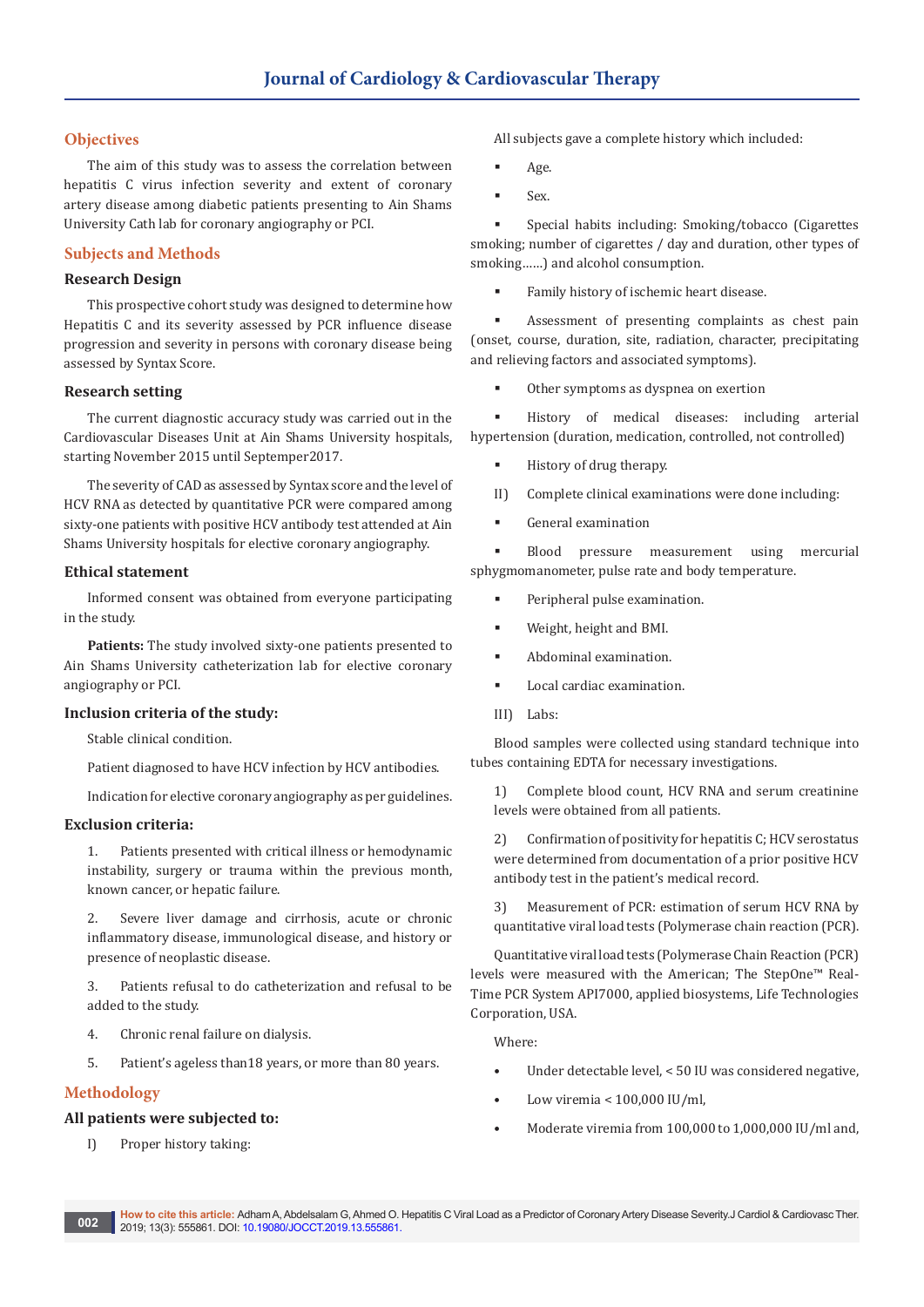- Marked viremia >1,000,000IU/ml [13].
- IV) Coronary angiography

All patients underwent elective coronary angiography in different views and projections using Seldinger technique. Significant lesion was defined as a 50% or greater stenosis in the luminal diameter of any major epicardial coronary artery. The presence of significant lesions was determined based on visual estimation.

Syntax score was calculated for every patient with significant CAD.

Syntax score is mainly associated with CAD complexity and it was calculated using dedicated software, which integrates two components (a) morphological features of each lesion such as dominance, chronic total occlusion (CTO), bifurcation, trifurcation, tortuosity, heavy calcification, lesion length, presence of thrombus, aorto-ostial and diffuse lesions, and (b) weighting factors of lesions based on myocardial area distal to lesion. Lesions with ≥ 50% luminal obstruction in vessels with a diameter ≥1.5 mm were added to provide SS [14].

All angiograms were scored by aid of experienced interventional cardiologists, without the knowledge of viral status results.

#### **Sampling**

The study group were a random sample of sixty-one HCVseropositive patients Presented to Ain Shams catheterization lab for coronary angiography.

#### **Data management**

Data was collected, summarized and reported on data collection sheets. Data was reentered into computer Microsoft Excel sheets with appropriate tabulation and graphical presentation by SPSS version 22.

#### **Statistical analysis:**

#### **All data was analyzed using:**

Chi square was used to compare different frequencies.

 Description of quantitative variables in the form of mean and standard variation.

Chi square was used to compare different frequencies.

 Description of qualitative variables in the form of frequency and percentages.

 T-student test of independent samples was used to compare each two quantitative groups.

 Correlation Co-efficient test (r-test) was used to rank the different variables against each other either directly or indirectly.

 X2 = Chi - square test was used to compare quantitative variables.

- Significance level (P) value:
- o P>0.05 = insignificance test
- o P<0.05 = significance test
- o P<0.001 = highly significance test.

#### **Results**

## **Descriptive analysis of data**

#### **Patients demographics and medical history Table 1.**

**Table 1:** Number and percentage of males and females, and prevalence of hypertension and smoking.

|            |               | $No. = 61$       |
|------------|---------------|------------------|
|            | Mean $\pm$ SD | $59.48 \pm 8.13$ |
| Age        | Range         | $38 - 75$        |
| Sex        | Female        | 17 (27.9%)       |
|            | Male          | 44 (72.1%)       |
|            | Negative      | 50 (82.0%)       |
| <b>HTN</b> | Positive      | 11 (18.0%)       |
|            | Non-smoker    | 45 (73.8%)       |
| Smoking    | Smoker        | 16 (26.2%)       |

Mean age of patients in this study was  $59.48 \pm 8.13$  and ranges from 38 to75 years. Most patients were males (72.1%). Most patients in the study were non-hypertensive 82%, with prevalence of non-smokers 73.8%.

Among patients included in the study 75% presented by chest pain, and 62% of patients had history of breathlessness.

#### **Examination data of study group**

The mean body mass index of patients was  $26.13 \pm 2.34$  (Table 2).

**Table 2:** Examination data of patients.

|                     |               | $No. = 61$         |
|---------------------|---------------|--------------------|
|                     | Mean $\pm$ SD | $71.74 \pm 8.28$   |
| HR(B/M)             | Range         | $60 - 96$          |
|                     | Mean $\pm$ SD | $130.08 \pm 12.37$ |
| Systolic BP (mmhg)  | Range         | $110 - 150$        |
| Diastolic BP (mmhg) | Mean $\pm$ SD | $78.20 \pm 8.90$   |
|                     | Range         | $60 - 100$         |
|                     | Mean $\pm$ SD | $82.33 \pm 9.18$   |
| BW(Kg)              | Range         | $68 - 125$         |
|                     | Mean $\pm$ SD | $1.77 \pm 0.05$    |
| HT(M)               | Range         | $1.68 - 1.86$      |
|                     | Mean $\pm$ SD | $26.13 \pm 2.34$   |
| <b>BMI</b>          | Range         | $22.5 - 36$        |

#### **Laboratory data of the patients**

As shown in (Table 3). And (Figure 1).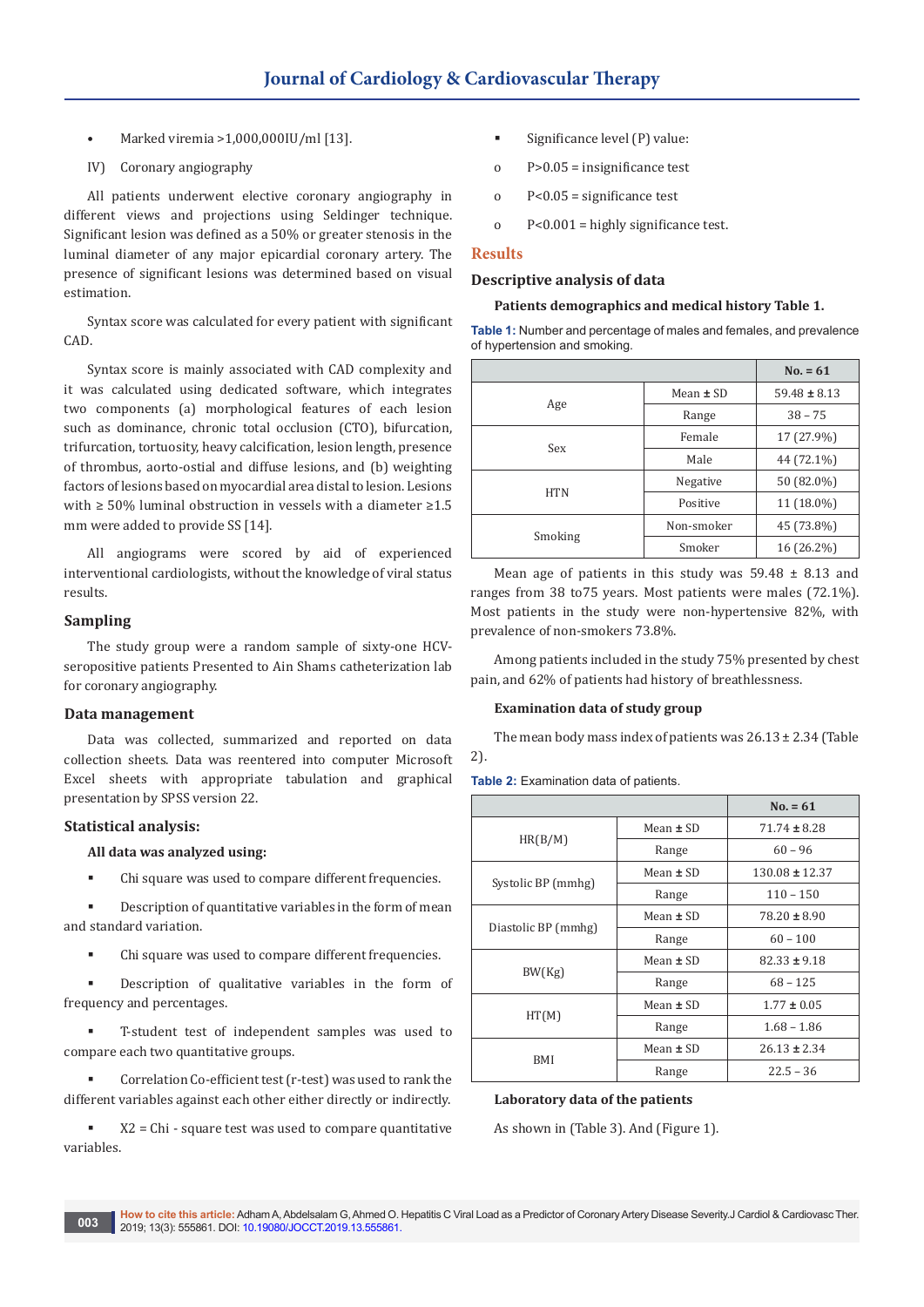**Table 3:** Lab. results of the patients.

|                    |               | $No. = 61$           |  |
|--------------------|---------------|----------------------|--|
|                    | Mean $\pm$ SD | $13.69 \pm 1.27$     |  |
| Hb(gm/dl)          | Range         | $11.7 - 16$          |  |
| <b>WBC</b>         | Mean $\pm$ SD | $6.17 \pm 1.25$      |  |
|                    | Range         | $4 - 8.8$            |  |
| PCR Result(U/L)    | Median (IQR)  | $20000(16 - 215400)$ |  |
|                    | Range         | $16 - 2540000$       |  |
|                    | Un detectable | 26 (42.6%)           |  |
| PCR interpretation | Low           | 11 (18.0%)           |  |
|                    | Moderate      | 19 (31.1%)           |  |
|                    | High          | $5(8.2\%)$           |  |



## **Angiographic data of patients as shown in Table 4.**

**Table 4:** Result of coronary angiography.

|                    |                                                               | $No. = 61$                   |  |  |
|--------------------|---------------------------------------------------------------|------------------------------|--|--|
|                    | No                                                            | 18 (29.5%)                   |  |  |
| Significant lesion | Yes                                                           | 43 (70.5%)                   |  |  |
|                    | No vessels affected                                           | 18 (29.5%)                   |  |  |
| Number of vessels  | One vessel affected                                           | $10(16.4\%)$                 |  |  |
|                    | Two vessels affected                                          | 15 (24.6%)                   |  |  |
|                    | Three vessels affected                                        | 18 (29.5%)                   |  |  |
|                    | Median (IQR)                                                  | $16.00(0 - 25)$              |  |  |
| Syntax Score       | Range                                                         | $0.00 - 43.00$               |  |  |
|                    | Syntax $<$ 23                                                 | $40(65.6\%)$                 |  |  |
| Syntax groups      | Syntax 23 - 32                                                | 14 (23.0%)                   |  |  |
|                    | Syntax $> 32$                                                 | $7(11.5\%)$                  |  |  |
|                    | More than two third of patients had significant lesion (s) on | coronary angiography (70.5%) |  |  |

More than two third of patients had significant lesion (s) on coronary angiography (70.5%).

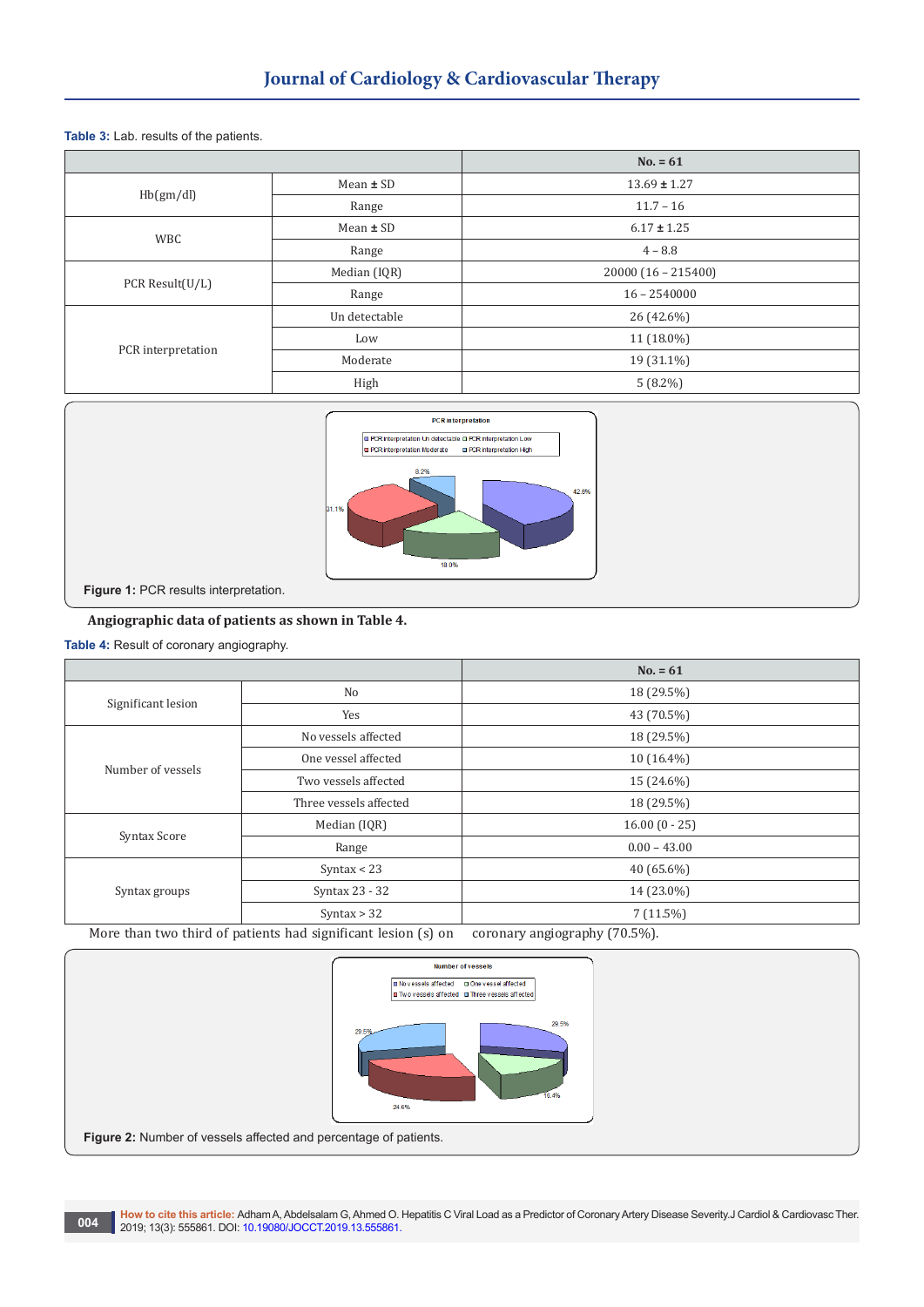Patients who had three vessels disease were eighteen (29.5%), those with two vessels disease were fifteen (24.6%) and those

who had one vessel disease were ten patients (16.4%) (Figure 2).

## **Comparative analysis of data**

#### **Correlation between PCR results and demographic data:**

**Table 5:** Correlation between PCR and demographic data.

| <b>PCR</b> interpretation   |               |                                       |                         |                  |                  |                   |                     |           |
|-----------------------------|---------------|---------------------------------------|-------------------------|------------------|------------------|-------------------|---------------------|-----------|
| Un detectable<br>$No. = 26$ |               | Low                                   | <b>High</b><br>Moderate |                  |                  | <b>Test value</b> | P-val-<br><b>ue</b> | Sig.      |
|                             |               | $No. = 5$<br>$No. = 11$<br>$No. = 19$ |                         |                  |                  |                   |                     |           |
|                             | Mean $\pm$ SD | $58.38 \pm 8.86$                      | $61.18 \pm 8.40$        | $59.84 \pm 8.09$ | $60.00 \pm 3.67$ | $0.326 \bullet$   | 0.807               | <b>NS</b> |
| Age                         | Range         | $38 - 72$                             | $45 - 75$               | $40 - 70$        | $54 - 63$        |                   |                     |           |
| Sex                         | Female        | $7(26.9\%)$                           | 3(27.3%)                | $6(31.6\%)$      | $1(20.0\%)$      | $0.298*$          |                     | <b>NS</b> |
|                             | Male          | 19 (73.1%)                            | 8 (72.7%)               | 13 (68.4%)       | $4(80.0\%)$      |                   | 0.960               |           |
| <b>HTN</b>                  | Negative      | 22 (84.6%)                            | 10 (90.9%)              | 13 (68.4%)       | $5(100.0\%)$     | $4.177*$          | 0.243               | <b>NS</b> |
|                             | Positive      | $4(15.4\%)$                           | $1(9.1\%)$              | $6(31.6\%)$      | $0(0.0\%)$       |                   |                     |           |
|                             | Non-smoker    | 20 (76.9%)                            | 10 (90.9%)              | 14 (73.7%)       | $1(20.0\%)$      | $9.275*$          |                     | S         |
| Smoking                     | Smoker        | $6(23.1\%)$                           | $1(9.1\%)$              | $5(26.3\%)$      | $4(80.0\%)$      |                   | 0.026               |           |

The PCR results was significantly correlated to smoking, (Table 5).

#### **Correlation between Syntax score and demographic variables**

**Table 6:** Correlation between SS and demographic variables.

| $No. = 40$ |               | Syntax $<$ 23           | <b>Syntax 23 - 32</b> | Syntax $> 32$    |                   |         |           |
|------------|---------------|-------------------------|-----------------------|------------------|-------------------|---------|-----------|
|            |               | $No. = 7$<br>$No. = 14$ |                       |                  | <b>Test value</b> | P-value | Sig.      |
|            | Mean $\pm$ SD | $58.95 \pm 9.15$        | $59.29 \pm 6.37$      | $62.86 \pm 3.72$ | $0.685 \bullet$   | 0.508   |           |
| Age        | Range         | $38 - 75$               | $48 - 70$             | $59 - 70$        |                   |         | <b>NS</b> |
| Sex        | Female        | $11(27.5\%)$            | $4(28.6\%)$           | $2(28.6\%)$      | $0.008*$          | 0.996   | <b>NS</b> |
|            | Male          | 29 (72.5%)              | $10(71.4\%)$          | $5(71.4\%)$      |                   |         |           |
|            | Negative      | 35 (87.5%)              | 12 (85.7%)            | $3(42.9\%)$      | 8.205*            | 0.017   | c         |
| <b>HTN</b> | Positive      | 5(12.5%)                | $2(14.3\%)$           | $4(57.1\%)$      |                   |         |           |
| Smoking    | Non-smoker    | 34 (85.0%)              | $9(64.3\%)$           | $2(28.6\%)$      |                   | 0.005   |           |
|            | Smoker        | $6(15.0\%)$             | 5(35.7%)              | $5(71.4\%)$      | 10.648*           |         | <b>HS</b> |

Syntax score was significantly correlated to the presence of hypertension and highly correlated to smoking. Table 6.

**Correlation between angiographic data and viral load as assessed by PCR Table 7 and Figure 3-5.**

**Table 7:** Correlation between angiographic data and result of PCR.

| Un detectable<br>$No. = 26$ |                           | <b>PCR</b> interpretation |             |             |              |                   |         |           |
|-----------------------------|---------------------------|---------------------------|-------------|-------------|--------------|-------------------|---------|-----------|
|                             |                           | Low                       | Moderate    | High        |              | <b>Test value</b> | P-value | Sig.      |
|                             |                           | $No. = 11$                | $No. = 19$  | $No. = 5$   |              |                   |         |           |
|                             | No                        | 11 (42.3%)                | $4(36.4\%)$ | $3(15.8\%)$ | $0(0.0\%)$   |                   | 0.106   |           |
| Significant lesion          | Yes                       | 15 (57.7%)                | $7(63.6\%)$ | 16 (84.2%)  | $5(100.0\%)$ | $6.108*$          |         | <b>NS</b> |
| Number of vessels           | No vessels<br>affected    | 11 (42.3%)                | $4(36.4\%)$ | $3(15.8\%)$ | $0(0.0\%)$   | 16.518*           |         |           |
|                             | One vessel<br>affected    | $6(23.1\%)$               | 3(27.3%)    | $0(0.0\%)$  | $1(20.0\%)$  |                   |         |           |
|                             | Two vessels<br>affected   | $5(19.2\%)$               | $2(18.2\%)$ | $7(36.8\%)$ | $1(20.0\%)$  |                   | 0.057   | <b>NS</b> |
|                             | Three vessels<br>affected | $4(15.4\%)$               | $2(18.2\%)$ | $9(47.4\%)$ | $3(60.0\%)$  |                   |         |           |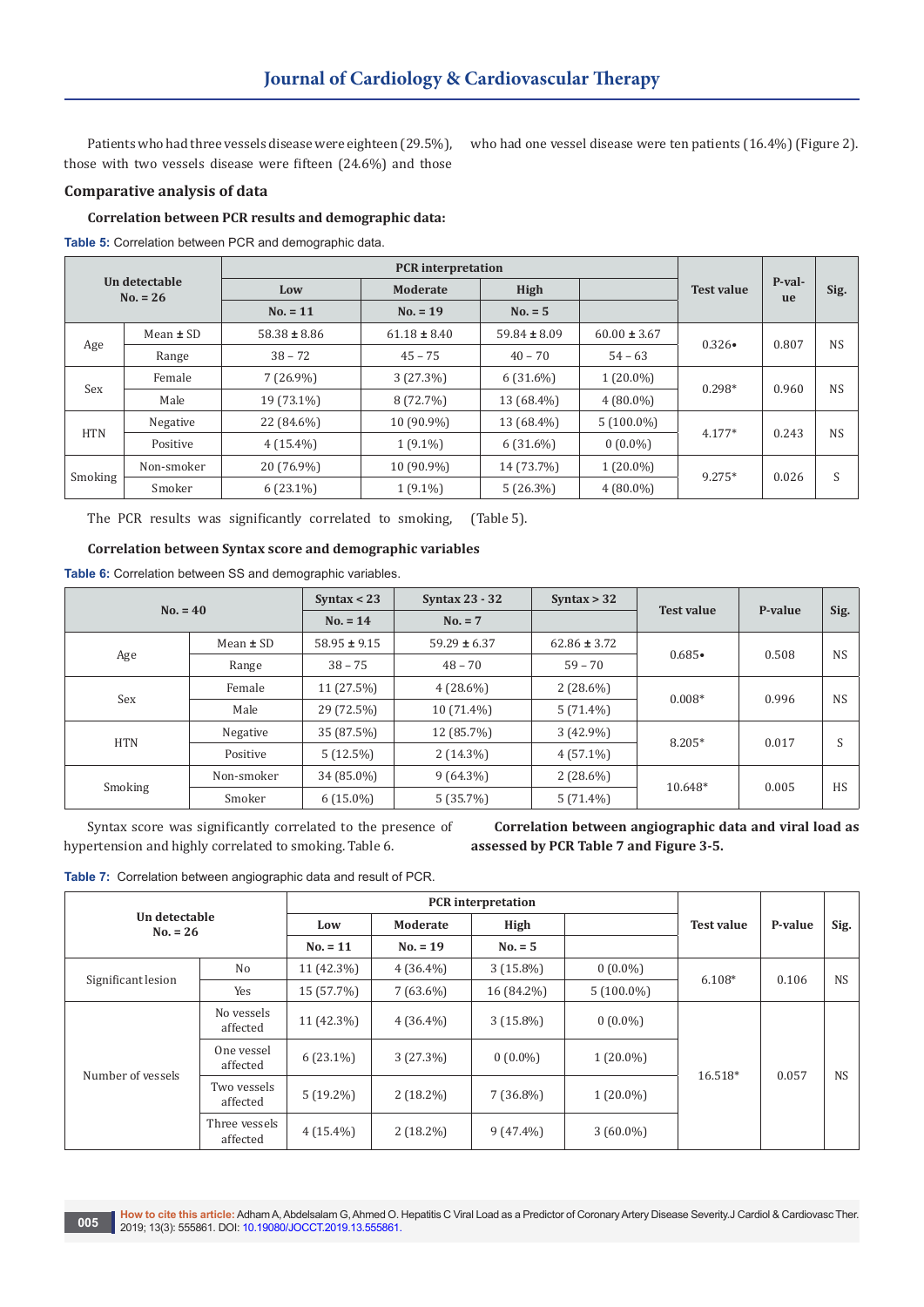## **Journal of Cardiology & Cardiovascular Therapy**

| Syntax Score  | Median (IQR)   | $5(0-16)$  | $6(0-18)$  | $27(17-36)$ | $29(28-33)$ |         | 0.000 | HS |
|---------------|----------------|------------|------------|-------------|-------------|---------|-------|----|
|               | Range          | $0 - 25$   | $0 - 25$   | $0 - 39$    | $25 - 43$   | 24.572‡ |       |    |
| Syntax groups | Syntax $<$ 23  | 24 (92.3%) | 10 (90.9%) | $6(31.6\%)$ | $0(0.0\%)$  | 34.038* |       |    |
|               | Syntax 23 - 32 | $2(7.7\%)$ | $1(9.1\%)$ | $7(36.8\%)$ | $4(80.0\%)$ |         | 0.000 | HS |
|               | Syntax $> 32$  | $0(0.0\%)$ | $0(0.0\%)$ | $6(31.6\%)$ | $1(20.0\%)$ |         |       |    |



**Figure 3:** Correlation between SS and viral load as assessed by PCR.







PCR level was highly correlated to the absolute SS and to the SS group, yet it was not found to be significantly correlated to the presence of significant coronary lesion nor to the number of vessels affected. On the other hand, SS was highly correlated to the presence of significant coronary lesion and to the number of vessels affected.

## **Discussion**

This prospective cohort study was conducted to determine how Hepatitis C and its severity assessed by PCR influence disease progression in persons with coronary artery disease being assessed by Syntax Score. The study was carried out in the Cardiovascular Diseases Unit at Ain Shams University hospitals, from November 2015 until September 2017.

The severity of CAD as assessed by Syntax score and the level of HCV RNA as detected by quantitative PCR were compared among sixty-one patients with positive HCV antibody test attending at Ain Shams University hospitals for elective coronary angiography.

Mean age of patients enrolled in the present study was 59.48 ± 8.13 and it ranged from 38 to75 years. Most patients were males (72.1%).

Several studies have evaluated the association between HCV and CAD. CAD was defined variably among the studies.

Vassalle et al. [5] first investigated the association between HCV infection and Coronary Artery Disease (CAD) in a case control study of 491 patients with angiographic documentation of CAD (stenosis >50%) and a control group of 195 patients admitted to the same institute for reasons other than suspected CAD, the mean age of study population was 66, 81.3% of them were males. The authors assessed the prevalence of HCV seropositivity in CAD patient's vs controls [5].

Momiyama et al. [15] compared the prevalence of HCV antibody positivity among angiographically documented CAD (at least 50% stenosis in a major coronary artery)524 patients and106 as controls, with mean age of 64, and 84% of them were males [15].

Another case control stud by Arcari et al. [16] compared the prevalence of HCV infection between 292 MI patients vs. control group of 290 subjects, the study included young, active-duty USA military personnel, all subjects were males, and 60.6% of the study population were white, 30.1% were black, and 9.25% for others, the mean age was 42.2 years [16].

Another study conducted in Turkey between 2003 and 2007 by Alyan et al. [17] enrolled 364 CAD patients (139 HCV antibody positive patients VS. 225HCV negative patients as control), the mean age of study population was 61.2 years and 76.3% were males. All patient underwent coronary angiography and the rate of multi-vessel disease and Reardon severity score were compared in HCV antibody positive patients VS. uninfected control group, after adjustment for age, sex, smoking, hypertension, DM, Body Mass Index (BMI), CRP and fibrinogen [17].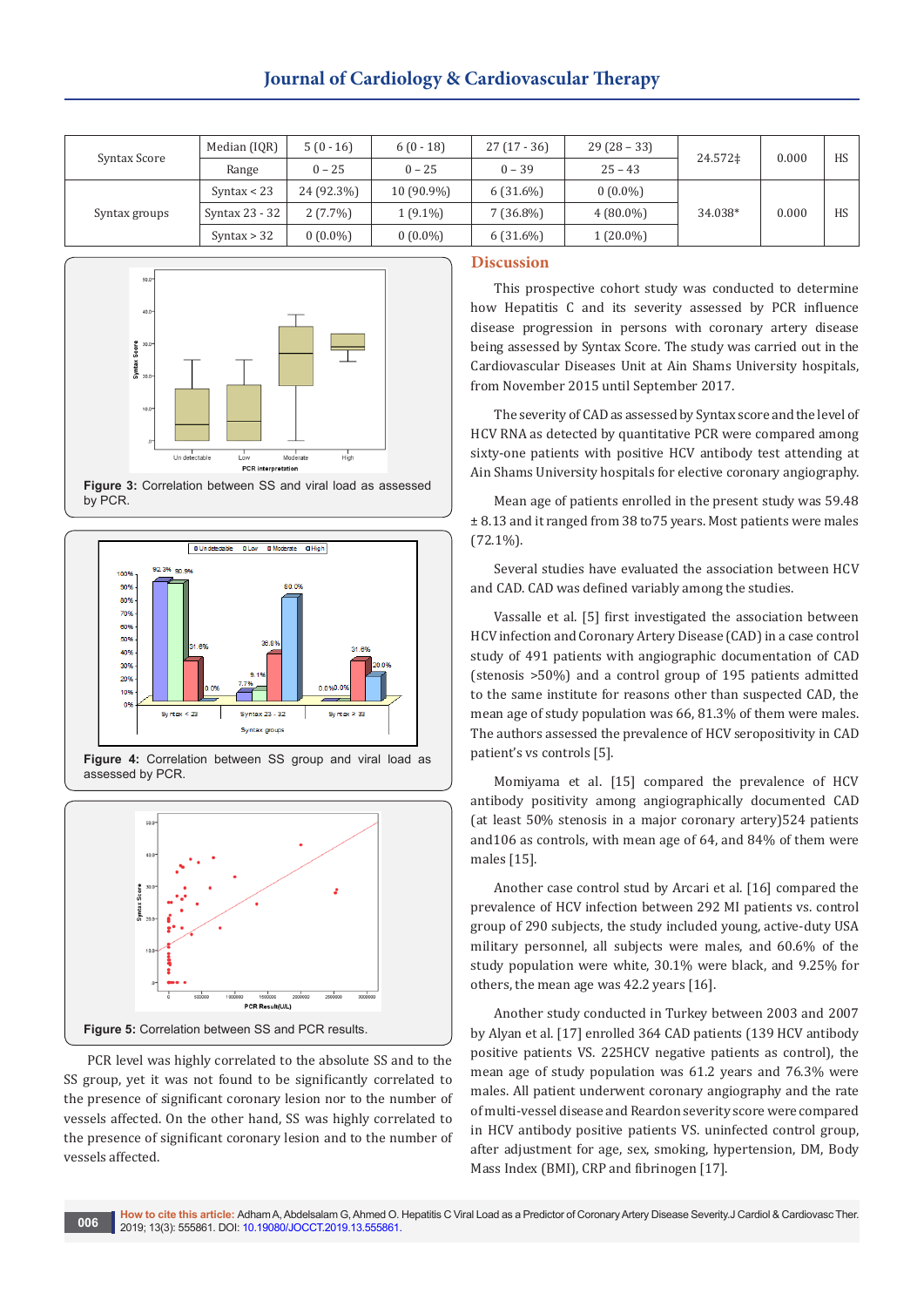In a US retrospective cohort of 171665 subjects (HCV infected: 82089, and controls: 89582), with mean age of 51.2 years and 97.2% were males, White constitute 55.4%,29.5 were black and Hispanic were 1.9 Butt et al assessed the risk of CAD in both group from 2001 to2006 after adjusting traditional risk factors [18].

A community based long term prospective study in a cohort of 23820 Taiwanese adults, enrolled from 1991 to 1992, and with follow-up data up to 2008, the study investigated all causes of mortality in anti-HCV positives compared with anti-HCV negatives [19]. In a large a retrospective cohort study from the United States of America (USA), Pothineni et al. [20] enrolled 24484 patients who further subdivided into three groups(HCV antibody positive: 8251, HCV RNA positive: 1434, and a controls: 14799), the mean age of the study population was 47.3 year for HCV antibody positive group and 48.6 for HCV-RNA positive group, and the percentage of male was 56.3% and 57% in both groups respectively, white Americans constitute about 77%, African Americans were18.5%, the incidence of CAD compared among these three groups [20].

 Most patients in the present study were non- hypertensive 82%, with prevalence of non-smokers (73.8%). Among patients included in the study 75% presented by chest pain, and 62% of patients had history of breathlessness.

The mean body mass index of patients was  $26.13 \pm 2.34$ . More than two third of patients had significant lesion(s)on coronary angiography (70.5%). Patients who had three vessels disease were eighteen (29.5%), those with two vessels disease were fifteen (24.6%) and those who had one vessel disease were ten patients (16.4%). The present study revealed that PCR results was significantly correlated to smoking, it also showed significantly correlation between Syntax score and the presence of hypertension and smoking. On the other hand, SS was highly correlated to the presence of significant coronary lesion and to the number of vessels affected.

The most important finding of the present study was that PCR level (viral load) was highly correlated to the absolute SS and to the SS group, yet it was not found to be significantly correlated to the presence of significant coronary lesion nor to the number of vessels affected.

The present study showed significant relation between HCV RNA and CAD being assessed by SS and that patients with detectable HCV RNA had a significantly higher SS compared to those with only HCV antibody positive but no detectable RNA.

These findings agree with the results of many studies investigated the possible association between HCV infection and CAD, as that by Vassalle et al. [5], which reported a significant higher prevalence of HCV seropositivity in the CAD group compared with controls (6.3% vs 2.0%) [5].

Similar results reported by Alyan et al. [17] which demonstrated that HCV infection was an independent predictor of severity of coronary atherosclerosis, and that HCV infected patients had higher serum levels of both C reactive protein and fibrinogen, and a higher Reardon severity score compared with uninfected patients [17].

In the study by Butt et al. [18], the authors reported a significantly higher risk of incidental CAD in HCV infected subjects compared with those who were uninfected, despite the better metabolic profile reported in the first group and furthermore; HCV infection may independently predict an increased severity of CHD [18]. Interestingly, Lee et al. [19], reported that anti-HCV positives had a higher mortality from both hepatic and extrahepatic diseases compared with anti-HCV negatives, showing an adjusted HR of 1.50 for circulatory diseases [19].

The authors highlighted that this increase in mortality from circulatory diseases was maintained in anti-HCV patients with detectable HCV RNA, but not in those with undetectable HCVRNA.

The study by Pothineni et al. [20], the authors depended not only on HCV antibody positivity but also on measuring HCV RNA to investigate the association between HCV infection and CHD, the study showed that HCV antibody positivity ( $p < 0.001$ ) and HCV RNA positivity (p < 0.001) were independent risk factors for CHD events and that patients with detectable HCV RNA had a significantly higher incidence of CHD events compared to those with only HCV antibody positive but no detectable RNA (5.9% vs. 4.7%,  $p = 0.04$  [20].

A meta-analysis of ten studies by Olubamwo et al. [21] concluded that HCV infection may increase the risk of occurrence and the severity of coronary atherosclerosis (assessed by Gensini score), which seems consistent with the results of the vast majority of studies evaluating the effect of HCV infection on severity of CAD [21].

On the other hand, some studies found no significant correlation between HCV infection and coronary atherosclerosis, as the study by Arcari et al. [16] in which the authors found no association between HCV and AMI. This can be attributed to the fact that most MI occurs in relation to nonsignificant coronary lesions and to the different pathology of MI from that of SCAD.

Similarly, Momiyama et al. [15] reported comparable rates of HCV antibody positivity among angiographically documented CAD (at least 50% stenosis in a major coronary artery) patients and controls [15].

 However, there are great differences between these two studies which found no significant correlation between HCV infection and coronary atherosclerosis, and the other studies showed evidence about role of HCV infection in the development of CAD and its severity including the present study.

One difference about Arcari et al. [16] that the study was carried out on young active-duty military personnel with mean age of 42.2 who had recent AMI, and all patients were males.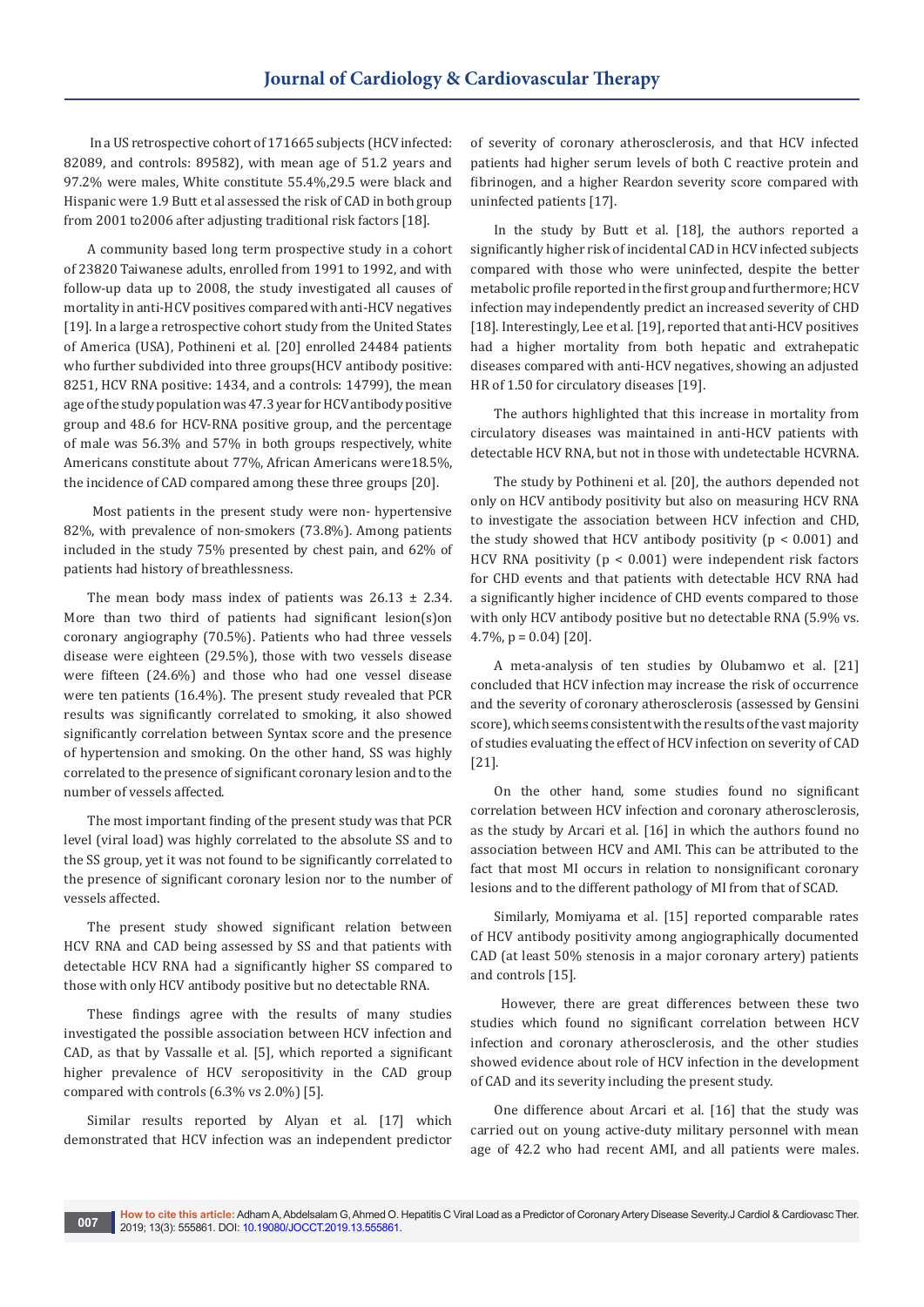Also, the study periods were different, which may have reflected changing HCV treatment options since the regimen of pegylatedinterferon (IFN) alpha and ribavirin was approved in 2002 [16].

Another reason for discrepancies in results of different studies may be attributed to varying demographics of patients included in each study, and different genotype of the HCV infection.

The way of determination of HCV status (by HCV antibody or by HCV RNA) also may affect the results.

#### **Conclusion and Recommendations**

We concluded that the level of HCV RNA detected by quantitative PCR was correlated to the extent and severity of coronary artery disease as assessed by Syntax score in HCV antibody positive patients who were evaluated for CAD by angiogram. And that the higher the viral load in HCV seropositive patients, suggest greater severity of CHD. Yet it was not found to be significantly correlated to the number of vessels affected.

HCV RNA level predicts future cardiovascular risk, the incidence and severity of CAD is much higher in patients with detectable HCV RNA compared with patients with remote infection who are only HCV antibody positive with undetectable HCV RNA.

Chronic hepatitis C virus infection should be considered a systemic disease rather than a simple infection of the liver, and further studies are needed to assess the correlation between CAD severity and HCV infection.

Chronic HCV infection is a risk factor for atherosclerosis, development of cardiovascular diseases and significant cardiovascular mortality. The pathogenic mechanisms should be further investigated, due to their potential impact on the development of novel therapeutic approaches to prevent and to treat cardiovascular complications in patients with chronic HCV infection.

Treatment for hepatitis C has advanced tremendously and it is now possible to achieve cure with the new medications, therefore further research is needed to assess the effect of cure on CAD severity regression and cardiovascular risk in these patients.

#### **References**

- 1. [Nobili V, Carter-Kent C, Feldstein AE \(2011\) The role of lifestyle](https://www.ncbi.nlm.nih.gov/pubmed/21645344)  [changes in the management of chronic liver disease. BMC Med 9: 70.](https://www.ncbi.nlm.nih.gov/pubmed/21645344)
- 2. [Moller S, Henriksen JH \(2010\) Cirrhotic cardiomyopathy. J Hepatol](https://www.ncbi.nlm.nih.gov/pubmed/20462649)  [53\(1\): 179-190.](https://www.ncbi.nlm.nih.gov/pubmed/20462649)
- 3. [Zardi EM, Abbate A, Zardi DM, Dobrina A, Margiotta D, et al. \(2010\)](https://www.ncbi.nlm.nih.gov/pubmed/20688208)  [Cirrhotic cardiomyopathy. J Am Coll Cardiol 56\(7\): 539-549.](https://www.ncbi.nlm.nih.gov/pubmed/20688208)
- 4. [Ishizaka N, Ishizaka Y, Yamkado M \(2014\) Atherosclerosis as a possible](https://www.ncbi.nlm.nih.gov/pubmed/25452704/)  [extrahepatic manifestation of chronic hepatitis C virus infection. Clin](https://www.ncbi.nlm.nih.gov/pubmed/25452704/)  [Med Insights Cardiol 8\(Suppl 3\): 1-5.](https://www.ncbi.nlm.nih.gov/pubmed/25452704/)
- 5. [Vassalle C, Masini S, Bianchi F, Zucchelli GC \(2004\) Evidence for](https://www.ncbi.nlm.nih.gov/pubmed/15084562)  [association between hepatitis C virus seropositivity and coronary](https://www.ncbi.nlm.nih.gov/pubmed/15084562)  [artery disease. Heart 90\(5\): 565-566.](https://www.ncbi.nlm.nih.gov/pubmed/15084562)
- 6. [Esmat G \(2013\) Hepatitis C in the Eastern Mediterranean Region. East](https://www.ncbi.nlm.nih.gov/pubmed/24975301)  Mediterr Health [19(7): 587-588.
- 7. [Simmonds P, Holmes EC, Cha TA, Chan SW, McOmish F, et al. \(1993\)](https://www.ncbi.nlm.nih.gov/pubmed/8245854)  [Classification of hepatitis C virus into six major genotypes and a series](https://www.ncbi.nlm.nih.gov/pubmed/8245854)  [of subtypes by phylogenetic analysis of the NS-5 region. J Gen Virol](https://www.ncbi.nlm.nih.gov/pubmed/8245854)  [74\(Pt 11\): 2391-2399.](https://www.ncbi.nlm.nih.gov/pubmed/8245854)
- 8. [Danesh J, Collins R, Peto R \(1997\) Chronic infections and coronary](https://www.ncbi.nlm.nih.gov/pubmed/9259669)  [heart disease: is there a link? Lancet 350\(9075\): 430-436.](https://www.ncbi.nlm.nih.gov/pubmed/9259669)
- 9. [Matsumori A, Shimada T, Chapman NM, Tracy SM, Mason JW \(2006\)](https://www.ncbi.nlm.nih.gov/pubmed/16679263)  [Myocarditis and heart failure associated with hepatitis C virus](https://www.ncbi.nlm.nih.gov/pubmed/16679263)  [infection. J Card Fail 12\(4\): 293-298.](https://www.ncbi.nlm.nih.gov/pubmed/16679263)
- 10. [Ishizaka Y, Ishizaka N, Takahashi E, Unuma T, Tooda E, et al. \(2003\)](https://www.ncbi.nlm.nih.gov/pubmed/12520147)  [Association between hepatitis C virus core protein and carotid](https://www.ncbi.nlm.nih.gov/pubmed/12520147)  [atherosclerosis. Circ J 67\(1\): 26-30.](https://www.ncbi.nlm.nih.gov/pubmed/12520147)
- 11. [Ndrepepa G, Tada T, Fusaro M, Cassese S, King L, et al. \(2012\) Association](https://www.ncbi.nlm.nih.gov/pubmed/22772817)  [of coronary atherosclerotic burden with clinical presentation and](https://www.ncbi.nlm.nih.gov/pubmed/22772817)  [prognosis in patients with stable and unstable coronary artery disease.](https://www.ncbi.nlm.nih.gov/pubmed/22772817)  [Clin Res Cardiol 101\(12\): 1003-1011.](https://www.ncbi.nlm.nih.gov/pubmed/22772817)
- 12. [Gokdeniz T, Kalaycioglu E, Aykan AC, Boyaci F, Turan T, et al. \(2014\)](https://www.ncbi.nlm.nih.gov/pubmed/24676367)  [Value of coronary artery calcium score to predict severity or complexity](https://www.ncbi.nlm.nih.gov/pubmed/24676367)  [of coronary artery disease. Arq Bras Cardiol 102\(2\): 120-127.](https://www.ncbi.nlm.nih.gov/pubmed/24676367)
- 13. [European Association for Study of Liver \(2014\) EASL Clinical Practice](https://www.ncbi.nlm.nih.gov/pubmed/24331294)  [Guidelines: management of hepatitis C virus infection. J Hepatol 60\(2\):](https://www.ncbi.nlm.nih.gov/pubmed/24331294)  [392-420.](https://www.ncbi.nlm.nih.gov/pubmed/24331294)
- 14. [Gokdeniz T, Turan T, Aykan AC, Gul I, Boyaci F, et al. \(2013\) Relation of](https://www.ncbi.nlm.nih.gov/pubmed/23328069)  [epicardial fat thickness and cardio-ankle vascular index to complexity](https://www.ncbi.nlm.nih.gov/pubmed/23328069)  [of coronary artery disease in nondiabetic patients. Cardiology 124\(1\):](https://www.ncbi.nlm.nih.gov/pubmed/23328069)  [41-48.](https://www.ncbi.nlm.nih.gov/pubmed/23328069)
- 15. [Momiyama Y, Ohmori R, Kato R, Taniguchi H, Nakamura H, et al. \(2005\)](https://www.ncbi.nlm.nih.gov/pubmed/15939074)  [Lack of any association between persistent hepatitis B or C virus](https://www.ncbi.nlm.nih.gov/pubmed/15939074)  [infection and coronary artery disease. Atherosclerosis 181\(1\): 211-](https://www.ncbi.nlm.nih.gov/pubmed/15939074) [213.](https://www.ncbi.nlm.nih.gov/pubmed/15939074)
- 16. [Arcari CM, Nelson KE, Netski DM, Nieto FJ, Gaydos CA \(2006\) No](https://www.ncbi.nlm.nih.gov/pubmed/16912934)  [association between hepatitis C virus seropositivity and acute](https://www.ncbi.nlm.nih.gov/pubmed/16912934)  [myocardial infarction. Clin Infect Dis 43\(6\): e53-56.](https://www.ncbi.nlm.nih.gov/pubmed/16912934)
- 17. [Alyan O, Kacmaz F, Ozdemir O, Deveci B, Astan R, et al. \(2008\) Hepatitis](https://www.ncbi.nlm.nih.gov/pubmed/18957787)  [C infection is associated with increased coronary artery atherosclerosis](https://www.ncbi.nlm.nih.gov/pubmed/18957787)  defined by modified Reardon severity score system. Circ [ 72(12): [1960-1965.](https://www.ncbi.nlm.nih.gov/pubmed/18957787)
- 18. [Butt AA, Xiaoqiang W, Budoff M, Leaf D, Kuller LH, et al. \(2009\)](https://www.ncbi.nlm.nih.gov/pubmed/19508169)  [Hepatitis C virus infection and the risk of coronary disease. Clin Infect](https://www.ncbi.nlm.nih.gov/pubmed/19508169)  [Dis 49\(2\): 225-232.](https://www.ncbi.nlm.nih.gov/pubmed/19508169)
- 19. [Lee MH, Yang HI, Lu SN, Jen CL, You SL, et al. \(2012\) Chronic hepatitis](https://www.ncbi.nlm.nih.gov/pubmed/22811301)  [C virus infection increases mortality from hepatic and extrahepatic](https://www.ncbi.nlm.nih.gov/pubmed/22811301)  [diseases: a community-based long-term prospective study. J Infect Dis](https://www.ncbi.nlm.nih.gov/pubmed/22811301)  [206\(4\): 469-477.](https://www.ncbi.nlm.nih.gov/pubmed/22811301)
- 20. [Pothineni NV, Delongchamp R, Vallurupalli S, Ding Z, Dai Y, et al. \(2014\)](https://www.ncbi.nlm.nih.gov/pubmed/25438910/)  [Impact of hepatitis C seropositivity on the risk of coronary heart](https://www.ncbi.nlm.nih.gov/pubmed/25438910/)  [disease events. Am J Cardiol 114\(12\): 1841-1845.](https://www.ncbi.nlm.nih.gov/pubmed/25438910/)
- 21. [Olubamwo OO, Aregbesola AO, Miettola J, Kauhanen J, Tuomainen TP](https://www.ncbi.nlm.nih.gov/pubmed/27207725)  [\(2016\) Hepatitis C and risk of coronary atherosclerosis - A systematic](https://www.ncbi.nlm.nih.gov/pubmed/27207725)  [review. Public Health 138: 12-25.](https://www.ncbi.nlm.nih.gov/pubmed/27207725)